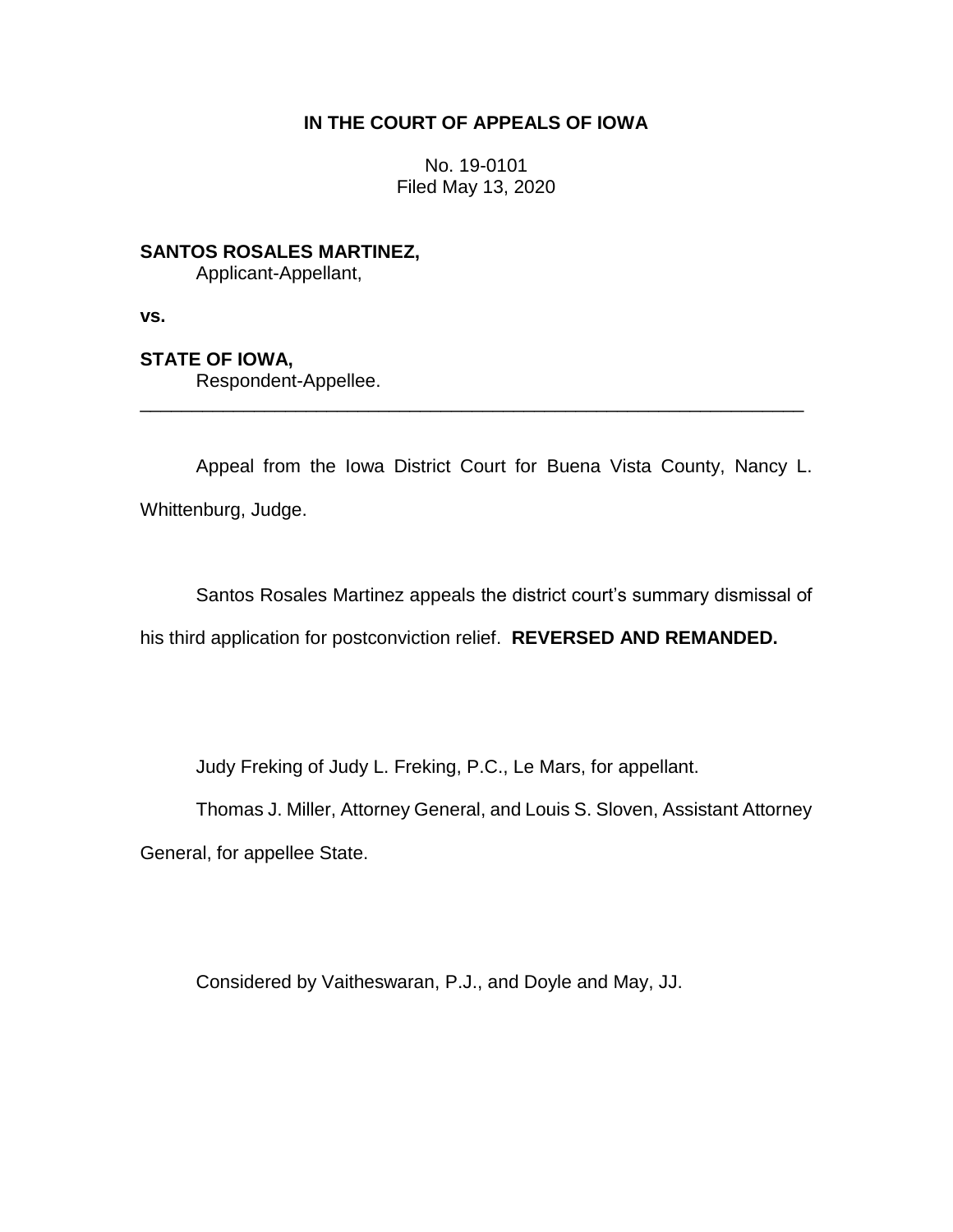#### **VAITHESWARAN, Presiding Judge.**

Santos Rosales Martinez appeals the district court's summary dismissal of his third application for postconviction relief (PCR) following his 2002 seconddegree sexual abuse conviction. *See Rosales-Martinez v*. *State*, No. 10-2078, 2011 WL 6740152, at \*9 (Iowa Ct. App. Dec. 21, 2011); *State v*. *Rosales-Martinez*, No. 02-0399, 2003 WL 21229134, at \*1 (Iowa Ct. App. May 29, 2003). He contends (1) his PCR counsel was ineffective in "not communicating with [him] at any time," (2) the court "erred in hearing the State's pre-answer motion to dismiss prior to [his] being notified that an attorney had been appointed to represent him," and (3) the failure of the department of corrections to admit [him] to the sex offender treatment program was "a loss of the accrual of earned time" and "a substantial deprivation of his liberty interest." We find the first issue dispositive.

Rosales Martinez filed his third PCR application on August 20, 2018. At the same time, he filed an application for appointment of counsel. The court appointed an attorney the next day. About two months later, the State moved to dismiss the application on the ground that it was "time barred under [Iowa Code] section 822.3 [(2018)] and issue precluded under section 822.8." The court scheduled a hearing on the motion for November 5, 2018.

On November 1, 2018, a letter from Rosales Martinez was filed with the court. Rosales Martinez inquired "on the status of [his] application and the appointment of counsel in this matter." No immediate response was provided. The hearing took place as scheduled, with Rosales Martinez's attorney in attendance. A day after the hearing, the court filed an order stating: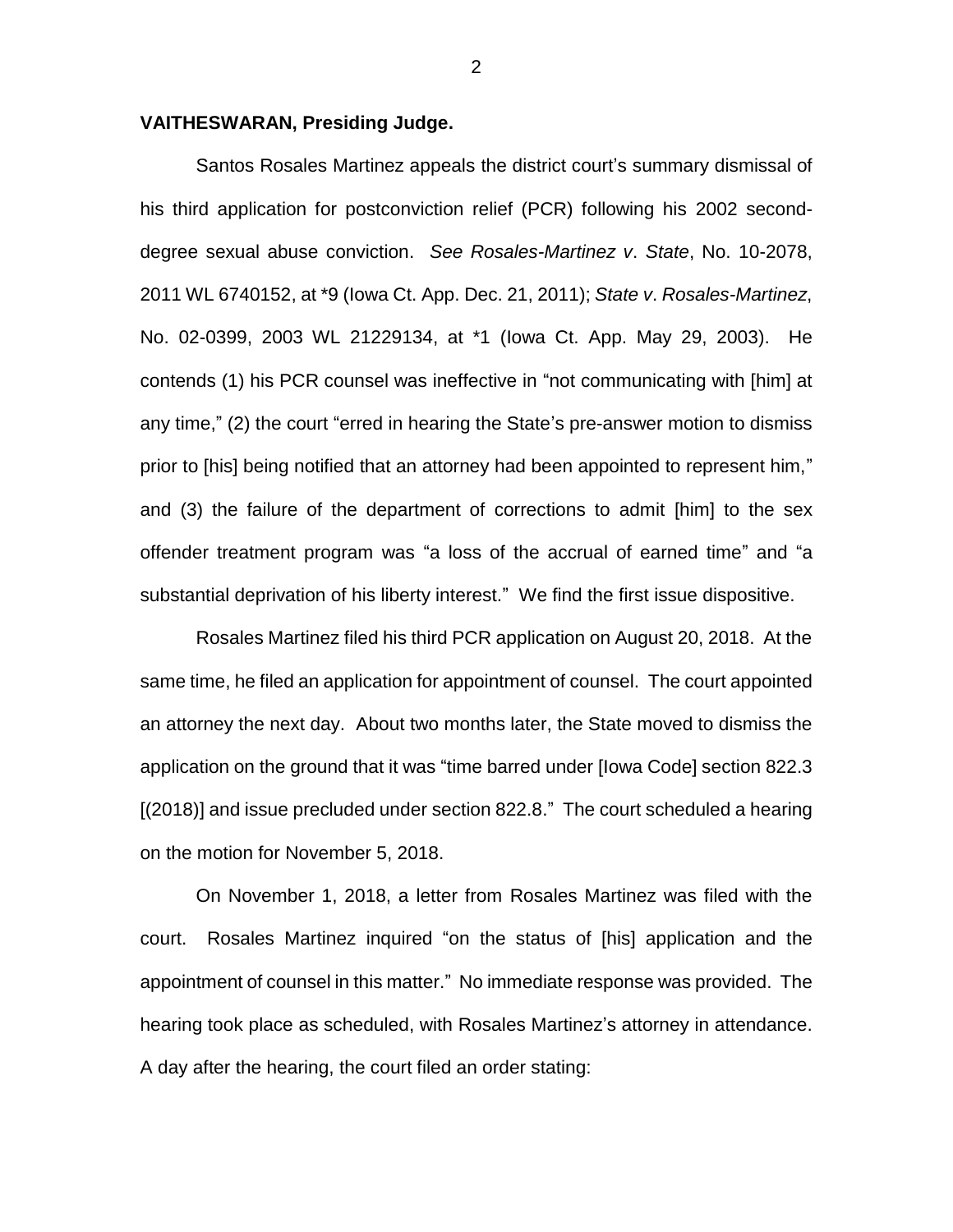On this date the court is presented with a letter from the Applicant inquiring on the status of his application for court appointed counsel. A review of the file shows that an order was entered by the court on August 28, 2018 appointing . . . counsel for the Applicant. [The attorney's] telephone number is . . . .

The clerk of court is requested to provide a copy of the court's August 28, 2018 order to Applicant together with a copy of this calendar entry. The clerk is also requested to provide a copy of this calendar entry to counsel of record.

No mention was made of the hearing that took place a day earlier. The court dismissed the PCR application two weeks later. Rosales Martinez filed a pro se notice of appeal.

Rosales Martinez contends he "did not receive **any communication nor any correspondence** from his PCR Attorney prior to or following the dismissal of his case," rendering counsel's performance substandard. The State responds that the ineffective-assistance-of-counsel claim should be preserved for another postconviction action. We find the record adequate to address the claim. *See Lado v*. *State*, 804 N.W.2d 248, 251 (Iowa 2011) (addressing a claim that PCR counsel was ineffective in allowing a case to be dismissed for failure to prosecute it).

A PCR applicant has a statutory right to counsel. *Id*. at 250; *cf*. *Allison v*. *State*, 914 N.W.2d 866, 871 (Iowa 2018) (citing constitutional principles implicating the right to counsel but recognizing a PCR applicant has a statutory right to counsel). The right necessarily implies "effective" assistance. *Lado*, 804 N.W.2d at 250.To establish ineffective assistance the applicant must prove counsel breached an essential duty. *Id*. at 251. "Permitting a client's postconviction relief application to be dismissed because of inaction is never an effective trial strategy" and will amount to the breach of an essential duty. *Id*. Where it is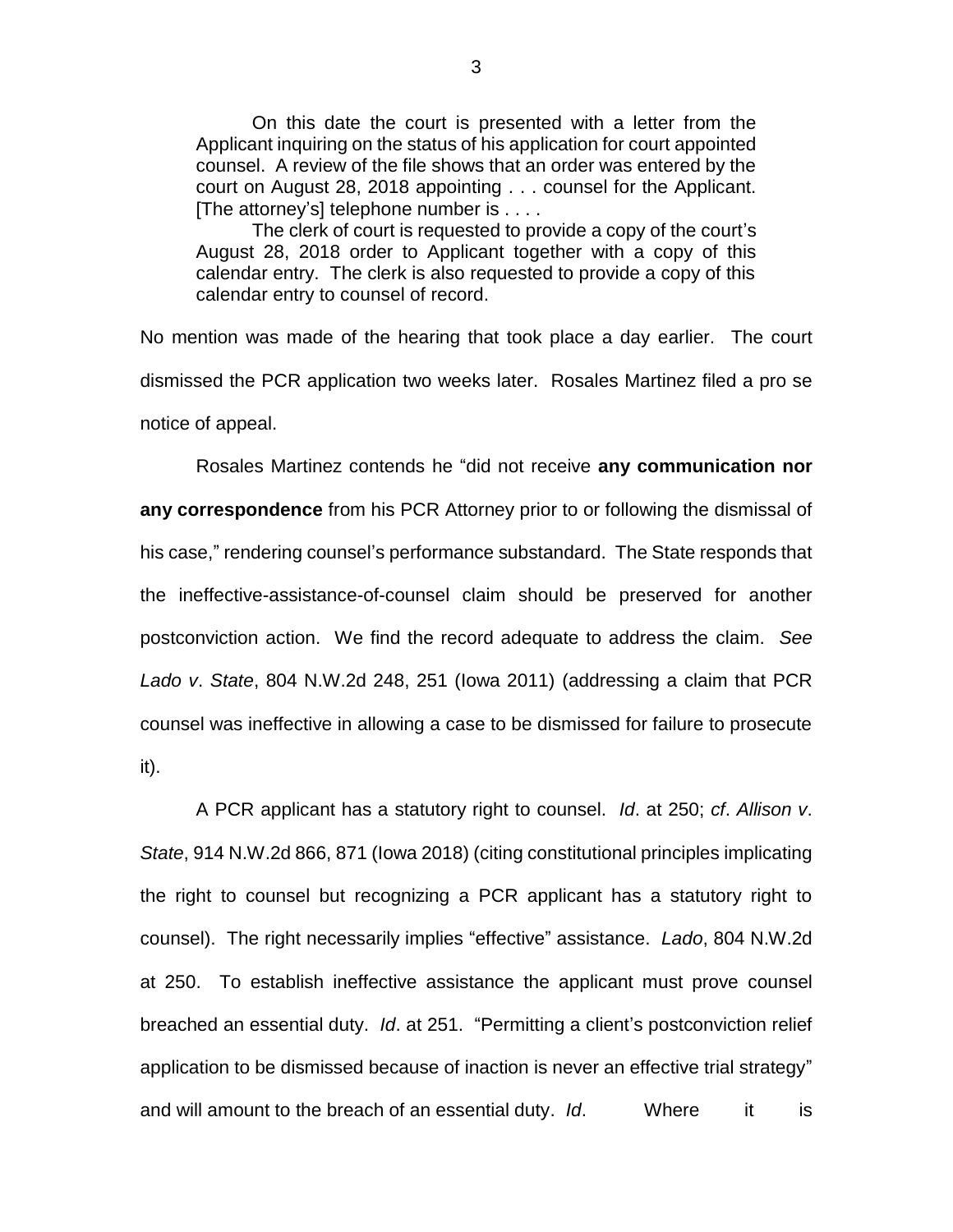established that the applicant was effectively without counsel, no specific showing of prejudice is required. *Id*. at 252. "This is the type of error that renders the entire postconviction relief proceeding 'presumptively unreliable'" and amounts to structural error. *Id*. at 253.

As noted, counsel was appointed a day after the PCR application was filed. Counsel failed to inform his client about his appointment, failed to notify him of the State's motion to dismiss filed almost two months later, and failed to file a resistance to the dismissal motion. While the State argues "[t]here is nothing in the record to prove that PCR counsel did not communicate with [Rosales Martinez] between the date on which he mailed th[e] letter . . . and the date of the hearing," our de novo review of the record establishes precisely that. Specifically, counsel appeared at the PCR hearing but made no mention of speaking to his client and limited his advocacy to an oral motion to amend the application on an issue that was raised in a prior proceeding. The court declined to accept the motion and advised counsel he would "have ample opportunity" to file a written application to amend. Counsel did not pursue that option. Nor did counsel take any action after learning of Rosales Martinez's letter to the court.

We conclude counsel breached an essential duty in failing to communicate with or act on behalf of his client. The breach effectively deprived Rosales Martinez of an attorney for the duration of the proceedings, which amounted to structural error requiring reversal and remand. *See Stechcon v*. *State*, No. 17-1531, 2018 WL 3913126, at \*3 (Iowa Ct. App. Aug. 15, 2018) ("Postconviction counsel abdicated his acknowledged duty to file a timely postconviction-relief application, effectively leaving Stechon without counsel."); *Dockery v*. *State*, No. 13-2067, 2016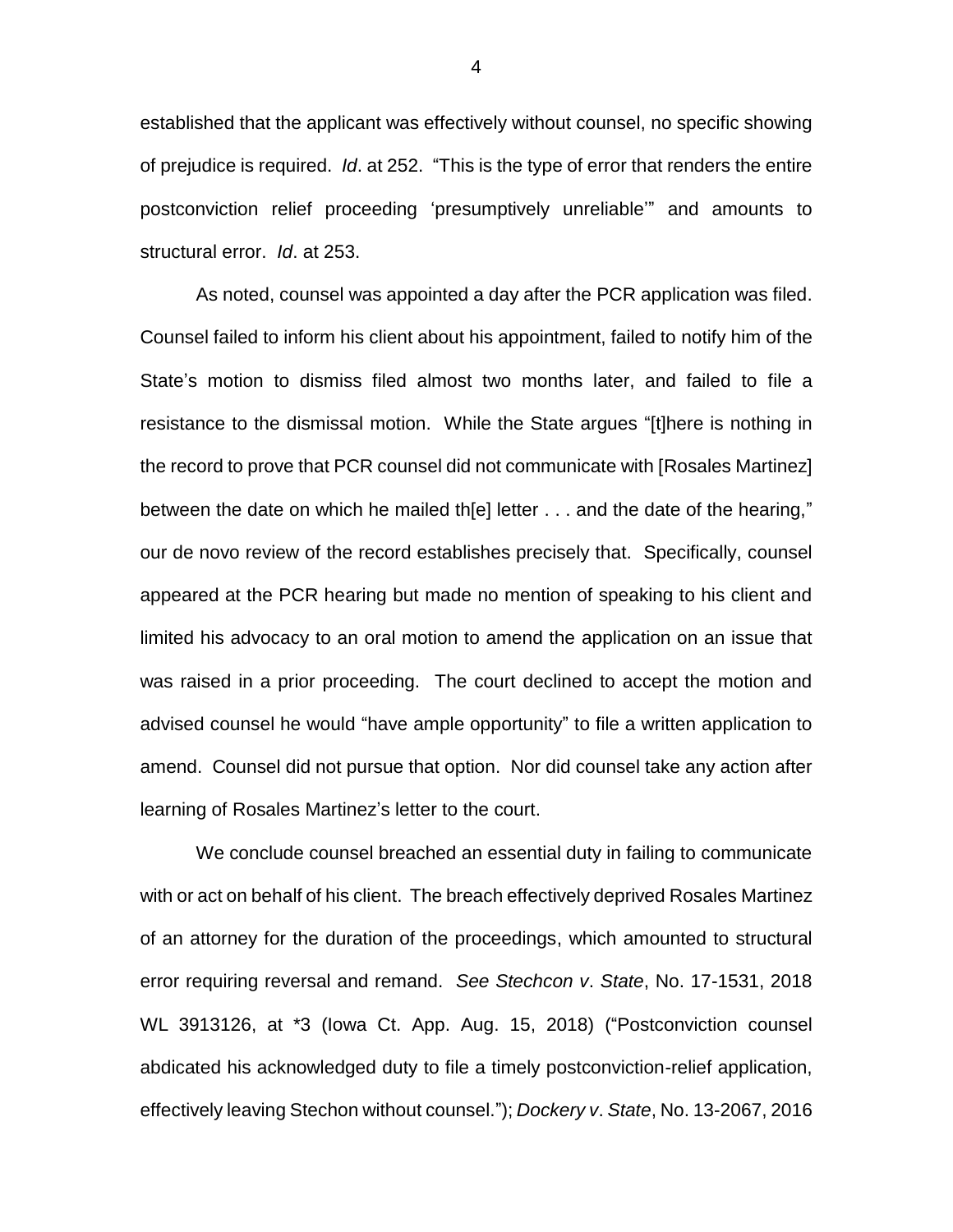WL 351251, at \*5 (Iowa Ct. App. Jan. 27, 2016) ("Counsel failed to ensure [the applicant's] rights were protected by failing to procure his attendance at the hearing, raise his pro se claims, or obtain a ruling on those claims. These deficiencies led to the dismissal of the PCR action, resulting in the sort of structural error that renders the proceedings presumptively unreliable."); *cf*. *Harkless v*. *State*, No. 16-2082, 2017 WL 6513966, at \*2 (Iowa Ct. App. Dec. 20, 2017) (stating the applicant was not constructively without counsel).

In reaching this conclusion, we recognize that the dismissal in this case was not a dismissal for failure to prosecute the action pursuant to Iowa Rule of Civil Procedure 1.944 but a summary dismissal based on the statute of limitations and Rosales Martinez's attempt to relitigate certain issues. *See Villa Magana v*. *State*, 908 N.W.2d 255, 259 (Iowa 2018) (concluding the applicant was "constructively without counsel" where "PCR counsel failed to take necessary action to prevent his client's application from being dismissed under rule 1.944"). But the effect was the same—the case was dismissed without any input from Rosales Martinez. *See Jackson v*. *State*, No. 08-0838, 2009 WL 779332, at \*3 (Iowa Ct. App. Mar. 26, 2009) ("Although [the applicant] was provided notice and adequate time to respond, we find he was not afforded a meaningful opportunity to present his position as to whether there were genuine issues of material fact presented in his application or argue his interpretation of the law.").

Nor does precedent permitting the dismissal of a PCR application without appointment of counsel alter our conclusion. *See Wise v*. *State*, 708 N.W.2d 66, 71–72 (Iowa 2006); *Fuhrmann v*. *State*, 433 N.W.2d 720, 722 (Iowa 1988);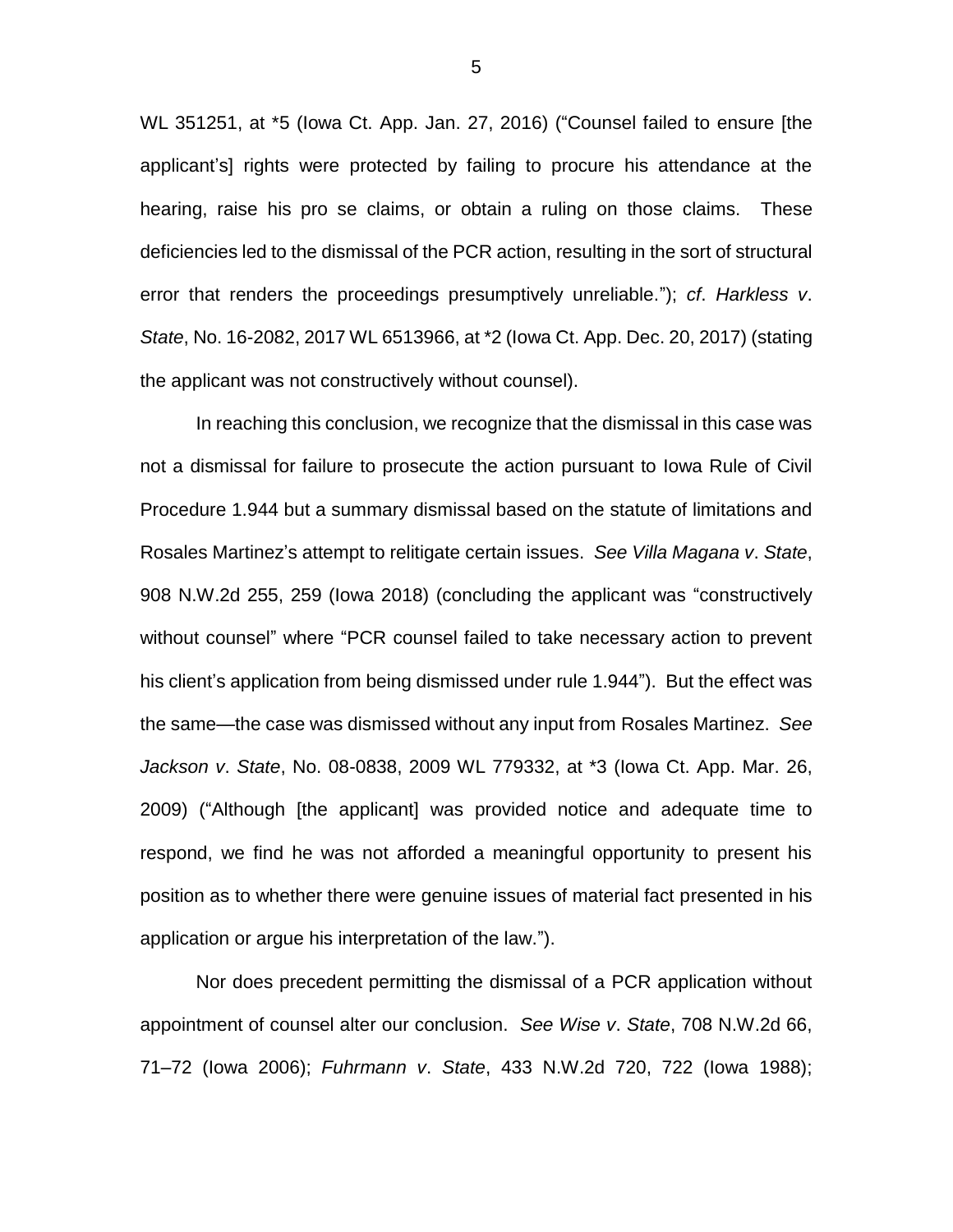*Furgison v*. *State*, 217 N.W.2d 613, 615, 618 (Iowa 1974). Those opinions do not speak to the duties of counsel when counsel is appointed, as was the case here.

Finally, our conclusion is not altered by the postconviction court's ability to resolve the summary dismissal motion without a hearing. *See Brown v*. *State*, 589 N.W.2d 273, 275 (Iowa Ct. App. 1998) (stating that "[w]here proper service has been made and the nonmoving party is on notice of the motion to dismiss, and where the nonmoving party is given adequate time to respond, the nonmoving party is thereby afforded an opportunity to respond" and the court may dismiss the application without a hearing); *see also Weatherly v*. *State*, No. 14-1890, 2016 WL 1130043, at \*2 n.1 (Iowa Ct. App. Mar. 23, 2016) (noting court may grant a motion to dismiss after nonmoving party has been granted an adequate time to respond and fails to do so). The record affirmatively discloses that Rosales Martinez received no notice of the hearing or the motion and was not afforded an opportunity to respond, despite the appointment of counsel. *See Jackson*, 2009 WL 779332, at \*3 (noting the applicant "attempted to contact his attorney several times with regard to the status of his case, wrote a letter to the judge, and also filed several pro se motions" and the applicant had "very little contact with his counsel throughout the litigation of his applications for postconviction relief," raising doubts as to whether he was afforded "sufficient opportunity to offer evidence to fulfill his burden of showing the court that there was a genuine issue of material fact worthy of a full postconviction hearing"). Because notice and an opportunity to respond are predicates to dismissal, it matters little that the court theoretically could have ruled on the State's motion without scheduling the November 5 hearing.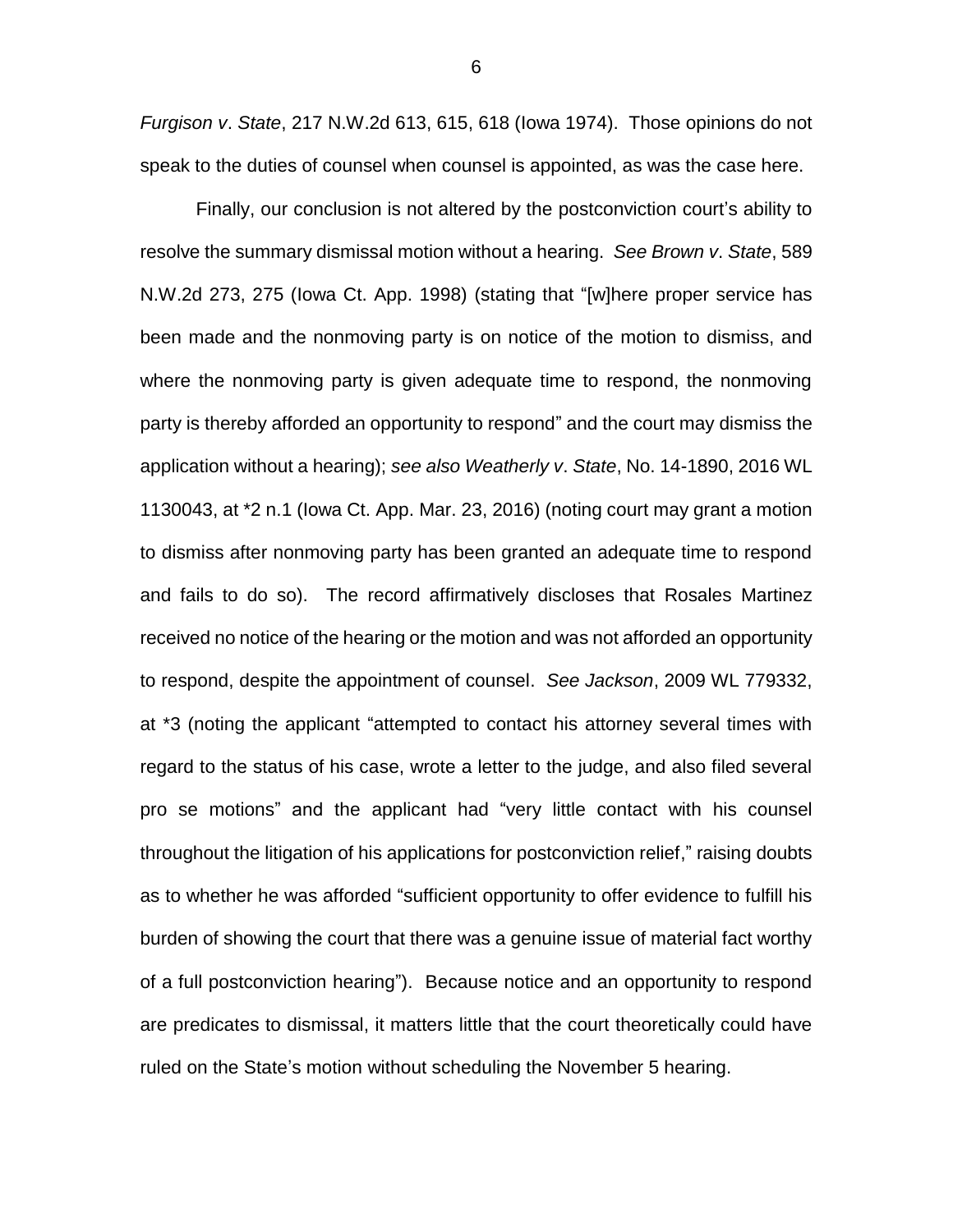We reverse and remand the dismissal of the PCR application.

# **REVERSED AND REMANDED.**

All judges concur except, May, J., who dissents.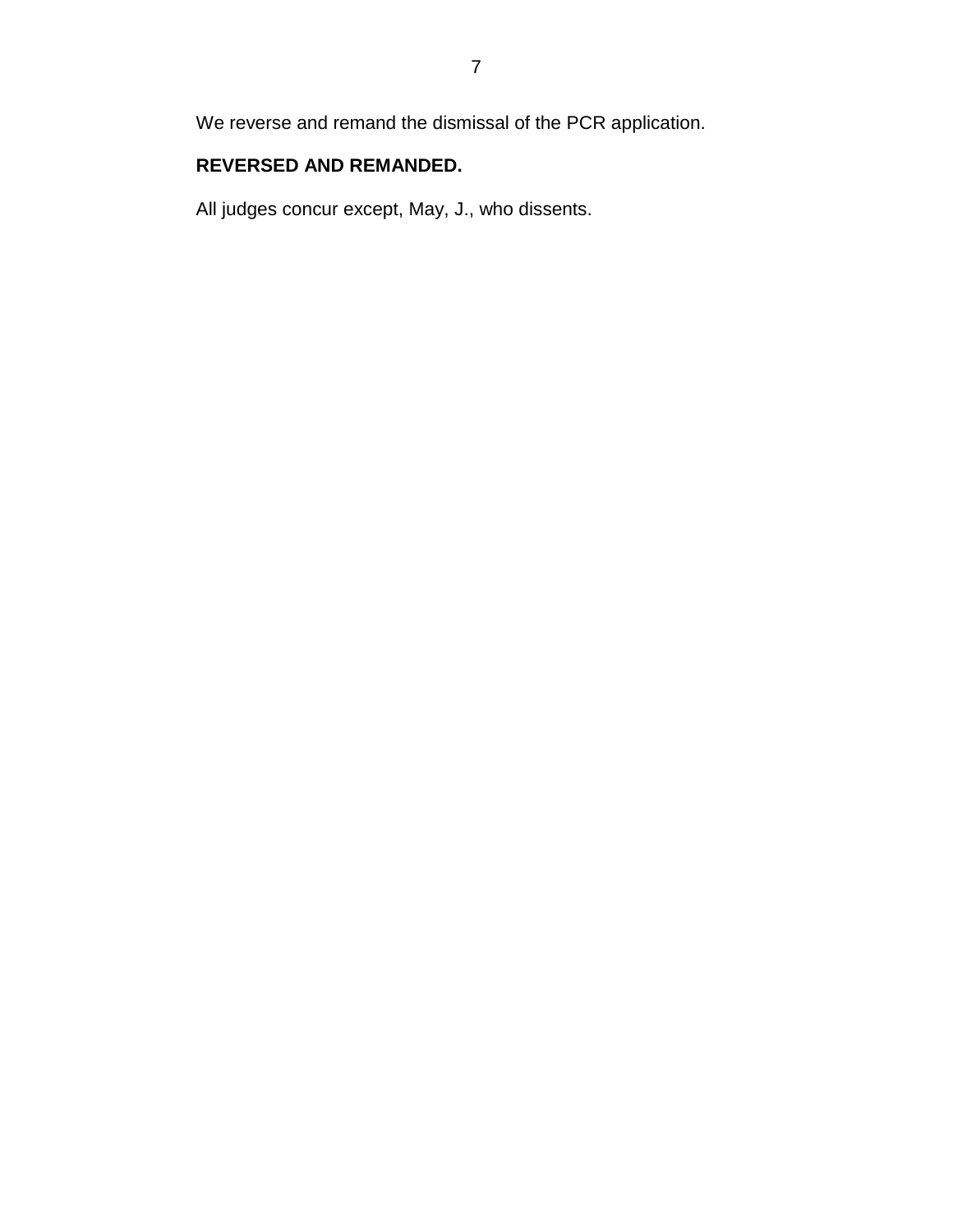### **MAY, Judge. (dissenting)**

 $\overline{a}$ 

Eighteen years ago, in 2002, Rosales Martinez was convicted of sexual abuse in the second degree. This case is his third unsuccessful postconvictionrelief (PCR) action. His application claims (1) a witness's recantation shows he is actually innocent and, moreover, (2) an additional witness—a doctor—should have been called at his criminal trial. In a thoughtful six-page ruling, the district court dismissed Rosales Martinez's application because (1) his recantation claim had been heard and decided in a prior case, *see* Iowa Code § 822.8 (2018); and (2) his claims about the doctor were time-barred, *see* Iowa Code § 822.3. On appeal, Rosales Martinez claims PCR counsel was ineffective in various ways.<sup>1</sup>

I do not believe Rosales Martinez's ineffective-assistance claims are sufficiently developed for our review. For example, Rosales Martinez's theory of prejudice turns entirely on his lack of access to prison programming and parole. But those issues are not mentioned in the record. And although a finding of "structural error" could allow a presumption of prejudice, *see Lado v. State*, 804

<sup>1</sup> Rosales Martinez's ineffective-assistance claims appear in Division I of his brief. In Divisions II and III, he contends the district court erred in various ways. But those arguments were not raised or decided below. And we will not address a "substantive or procedural issue for the first time on appeal." *DeVoss v. State*, 648 N.W.2d 56, 63 (Iowa 2002); *accord Hartson v. State*, No. 07-1684, 2009 WL 779793, at \*1 (Iowa Ct. App. Mar. 26, 2009); *Montgomery v. State*, No. 05-0819, 2007 WL 257674, at \*1 (Iowa Ct. App. Jan. 31, 2007).

It is true that, in Division II, Rosales Martinez makes a passing reference to ineffectiveness of counsel as a possible exception to our error-preservation requirements. But he does not provide any supporting argument or authority. So the issue is waived. *State v. Louwrens*, 792 N.W.2d 649, 650 n.1 (Iowa 2010) ("Moreover, passing reference to an issue, unsupported by authority or argument, is insufficient to raise the issue on appeal."); *accord In re O.O.*, No. 19-1215, 2019 WL 4678251, at \*1 n.1 (Iowa Ct. App. Sept. 25, 2019); *State v. Scott*, No. 10-1160, 2012 WL 664635, at \*3 (Iowa Ct. App. Feb. 29, 2012).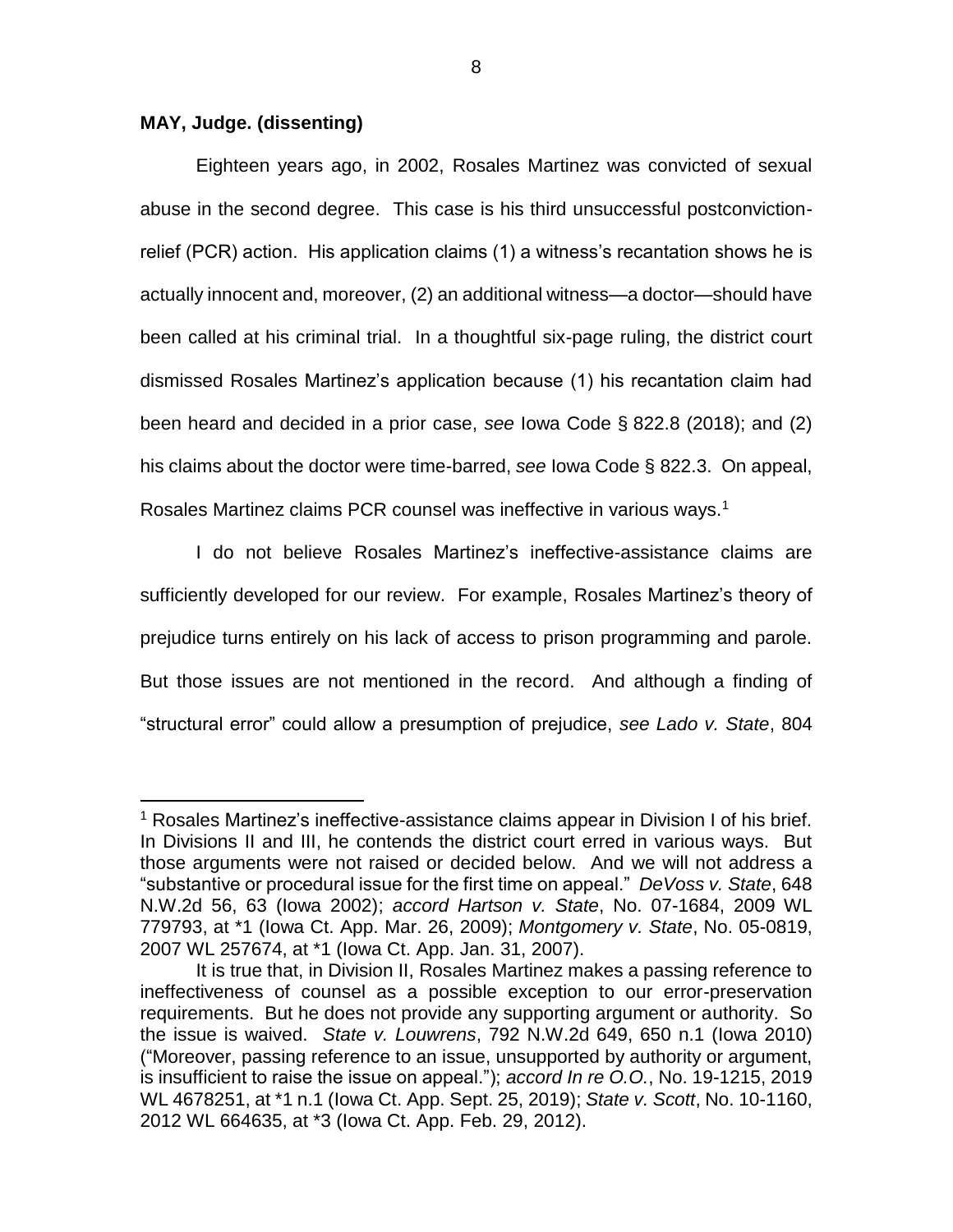N.W.2d 248, 252 (Iowa 2011), the briefs do not mention "structural error." So it "cannot be considered" by this reviewing court. *See Aluminum Co. of Am. v. Musal*, 622 N.W.2d 476, 479 (Iowa 2001); *see also State v. Harris*, 919 N.W.2d 753, 754 (Iowa 2018) ("If the development of the ineffective-assistance claim in the appellate brief was insufficient to allow its consideration, the court of appeals should not consider the claim . . . .").

Accordingly, I would affirm and preserve Rosales Martinez's ineffectiveassistance claims for a future PCR.

In his brief, Rosales Martinez acknowledges he cannot "prevail" on his "claim of ineffective assistance of counsel" unless he shows both "ineffective assistance and prejudice." Rosales Martinez concedes he "bears the burden of demonstrating both elements . . . by a preponderance of the evidence." Rosales Martinez never suggests he can prevail without proving both (1) counsel's ineffective assistance *and* (2) prejudice. *See Ledezma v. State*, 626 N.W.2d 134, 142 (Iowa 2001).

As to the first element, Rosales Martinez claims PCR counsel was ineffective in four ways: (1) failing to communicate with Rosales Martinez; (2) failing to conduct a "reasonable investigation"; (3) failing to resist the State's motion to dismiss; and (4) failing to amend or supplement Rosales Martinez's PCR application.

As to the prejudice element, Rosales Martinez *does not argue* that—if counsel had been effective—Rosales Martinez could have overcome the State's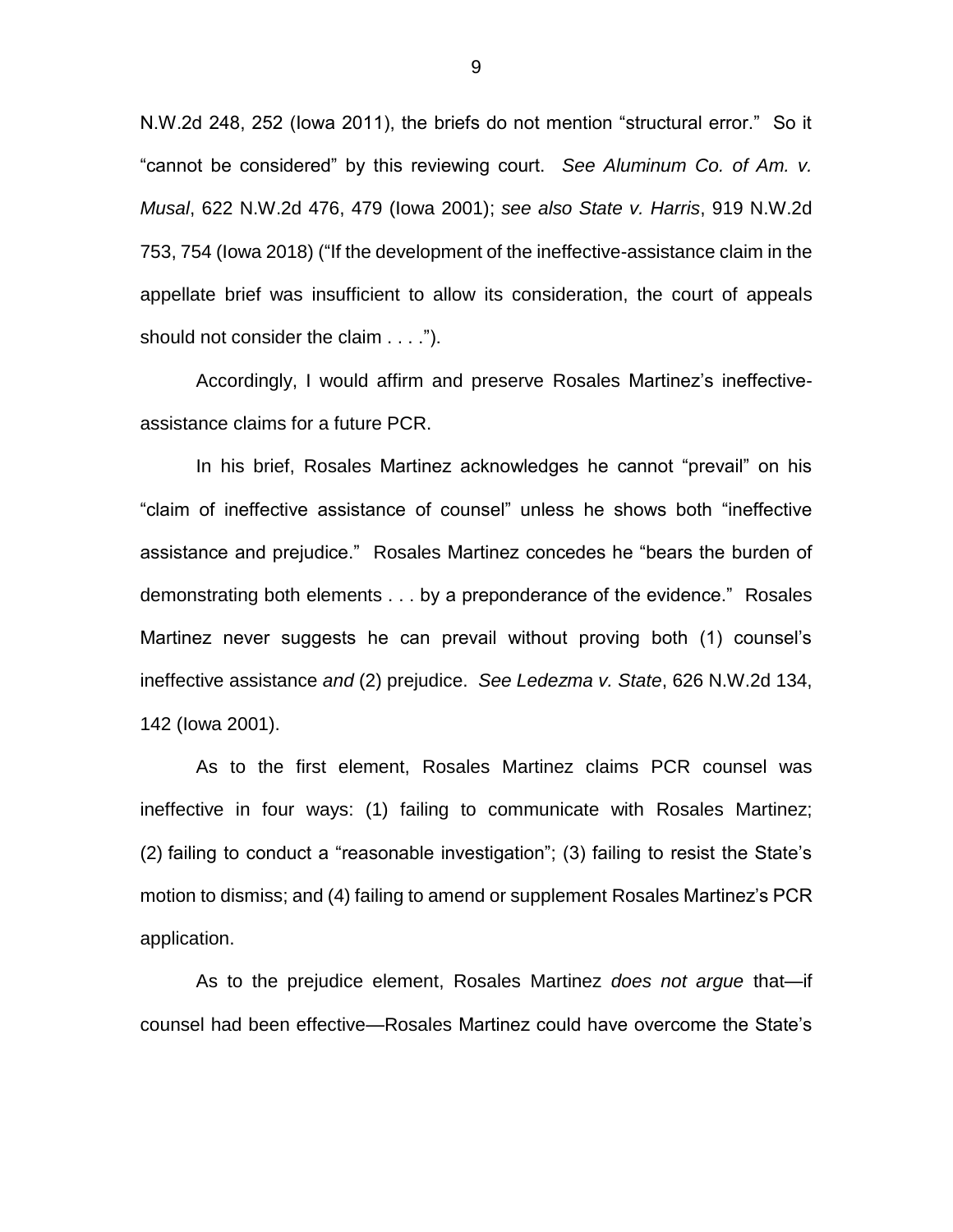arguments for dismissal under lowa Code sections 822.3 and 822.8. $2$  Instead,

Rosales Martinez contends that, if PCR counsel had performed competently, the

PCR court would have taken steps to expedite Rosales Martinez's parole. His

brief explains:

 $\overline{a}$ 

A reasonable investigation would have shown counsel that [Rosales Martinez] has been incarcerated since he was found guilty on January 11, 2002. The Department of Corrections has not provided [Rosales Martinez] with the mandatory Sex Offender Treatment Program (SOTP) and accordingly, [Rosales Martinez] cannot be recommended for parole. [Rosales Martinez's] mandatory minimum sentence expired on July 10, 2019. (App. 54)[<sup>3</sup>] [Rosales Martinez] is eligible for a reduction of sentence equal to one and two-tenths days for each day the inmate demonstrates good conduct. (903A.2) However Pursuant to Iowa Code 903A.2, "an inmate required to participate in a sex offender treatment program shall not be eligible for any reduction of sentence until the inmate participates in and completes a sex offender treatment program established by the director." "Thus an inmate who fails to participate in sex offender treatment required by the IDOC risks losing his or her ability to obtain an earlier release from prison by accumulating earned time. *State v. Iowa Dist. Ct.*, 888 N.W. 2d 655, 662 (Iowa 2016). [Rosales Martinez] will not be allowed to parole prior to the expiration of his 25 year sentence if he does not attend the Sex Offender Treatment Program. [Rosales Martinez] has a tentative discharge date of January 4, 2024. (App. 54, 56).[ 4 ]

The right to counsel "necessarily implies that counsel be effective." *Dunbar* at 515 N.W.2d at 14 citing *Patchette v. State*, 374 N.W.2d 397, 399 (Iowa 1985). Clearly PCR Counsel's inactions fell outside a normal range of competency and [Rosales Martinez] was

<sup>&</sup>lt;sup>2</sup> In his reply brief, Rosales Martinez mentions his actual innocence theory for the first time. But "[i]ssues may not be raised for the first time in a reply brief." *In re Marriage of Widdison*, No. 17-2034, 2018 WL 4361004, at \*4 (Iowa Ct. App. Sept. 12, 2018); *accord State v. Evans*, No. 08-1616, 2010 WL 200053, at \*4 (Iowa Ct. App. Jan. 22, 2010).

<sup>&</sup>lt;sup>3</sup> Pages 54 through 57 of the appendix appear to have been printed from the Department of Corrections webpage in September 2019, several months after this appeal was filed. These documents are not part of the district court record. They should not have been included in the appendix. *See* Iowa R. App. P. 6.905(2)(b) (providing what content should be included in the appendix).

<sup>4</sup> Rosales Martinez also brings his claim relating to the Sex Offender Treatment Program for the first time on appeal. *See DeVoss*, 648 N.W.2d at 63 (declining to address substantive or procedural claims for the first time on appeal).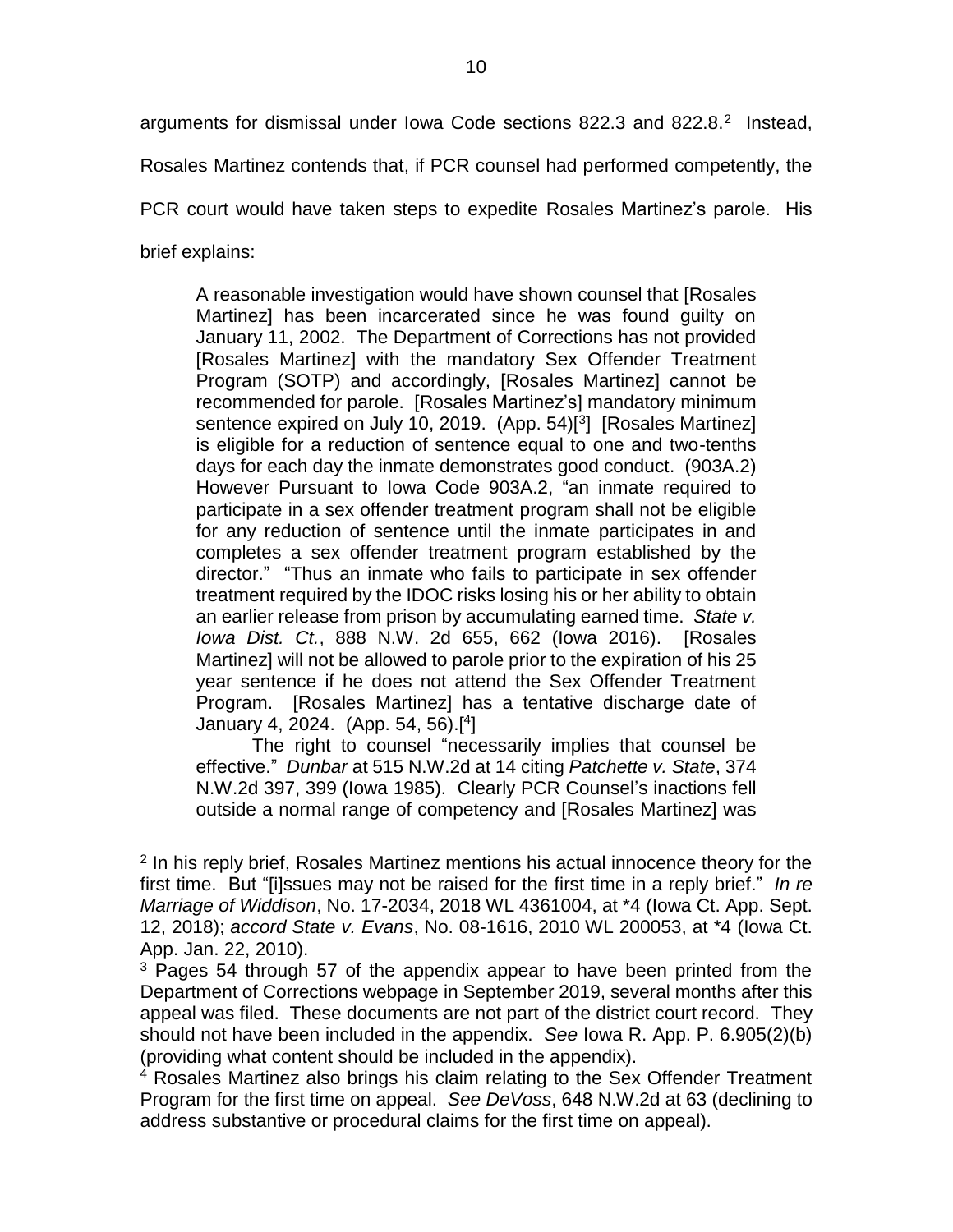prejudiced by PCR Counsel's failures. Had [Rosales Martinez's] PCR Counsel contacted IDOC and IBOP and called them as witnesses at trial, he would have learned that [Rosales Martinez] has been denied good time because he has not completed the SOTP; that only the Iowa Department of Corrections can provide SOTP to [Rosales Martinez]; that IDOC has failed to provide [Rosales Martinez] with the SOTP despite having custody of [Rosales Martinez] for 17 years and that [Rosales Martinez] will not be recommended for parole unless he completes SOTP. Because there is a system of parole in the State of Iowa and policies and procedures that allow for good time; the denials of admission into the Sex Offender Treatment Program result in a substantial deprivation of [Rosales Martinez's] liberty interests. *Belk v. State of Iowa*, 905 N.W.2d 185 (2017) (It is appropriate for Applicants to seek relief under Iowa code section 822.2(1)(e) when they assert that the "parole system in Iowa together with the IDOC's actions, unconstitutionally interfered with a liberty interest that would allow . . . relief.").

But for counsel's errors, [Rosales Martinez] would likely be eligible for parole, admitted to the SOTP and or released on parole.

As the State correctly points out, however, none of Rosales Martinez's ineffective-assistance claims were raised or decided by the district court. So, under our "general rule," we should not decide those claims now. *See Goode v. State*, 920 N.W.2d 520, 526 (Iowa 2018). Nor should we "remand claims of ineffective assistance of postconviction counsel raised for the first time on appeal to the district court to hear and decide." *See id*. at 527. "Instead," Rosales Martinez's new claims "must be filed as a separate application"—a new case—"in district court." *See id*.

There is an exception to our general rule: When the record is sufficient for us to decide an ineffective-assistance claim on direct appeal—thereby "achiev[ing] a prompt and fair resolution of the claim without the time and expense of a new district court proceeding"—we can do so. *Id*. at 526.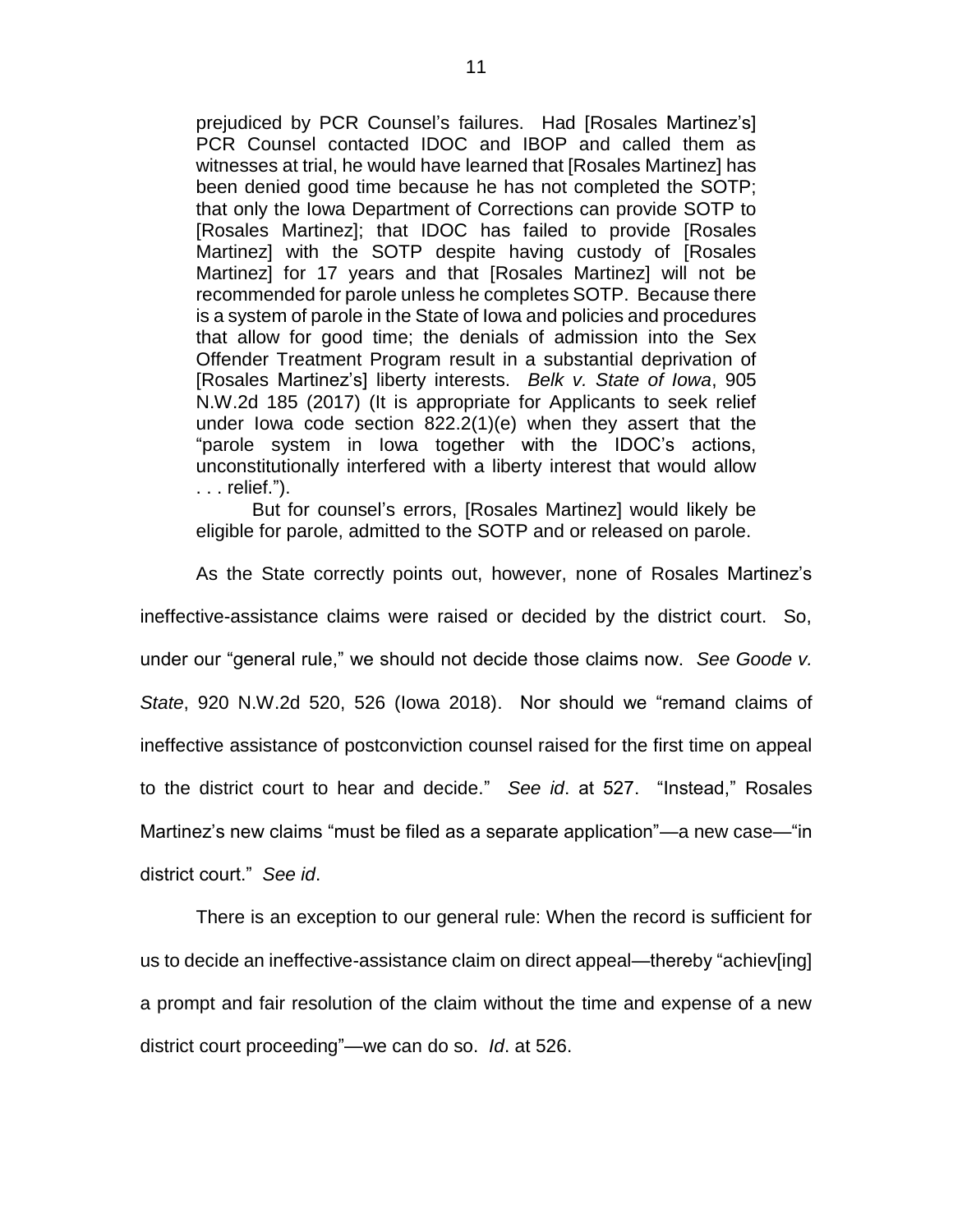But this exception cannot apply here. This record does not show any of the facts needed to decide Rosales Martinez's claims. The record does not show (1) what communications occurred between counsel and Rosales Martinez or (2) what investigation counsel conducted or could have. Nor does this record show (3) what meritorious response, if any, counsel might have submitted to the State's motion to dismiss or (4) what meritorious claims, if any, counsel might have added through an amendment to Rosales Martinez's petition. So we cannot evaluate Rosales Martinez's claims of ineffective assistance.

Nor can we evaluate his prejudice theory. As noted, Rosales Martinez's prejudice argument focuses on the Department of Corrections's alleged failure to admit him into the Sex Offender Treatment Program and the resulting impact on his parole eligibility. Rosales Martinez claims effective counsel would have solved those problems. He argues: "But for counsel's errors, [Rosales Martinez] would likely be eligible for parole, admitted to the SOTP [and/or] released on parole." But the record contains no evidence about these topics. For example, there is no evidence as to (1) whether Rosales Martinez has been offered the Sex Offender Treatment Program; or (2) if not, why. So we cannot determine whether Rosales Martinez was prejudiced.

Of course, Iowa law recognizes "structural error" as a possible exception to the prejudice requirement. Structural error

occurs when: (1) counsel is completely denied, actually or constructively, at a crucial stage of the proceeding; (2) where counsel does not place the prosecution's case against meaningful adversarial testing; or (3) where surrounding circumstances justify a presumption of ineffectiveness, such as where counsel has an actual conflict of interest in jointly representing multiple defendants.